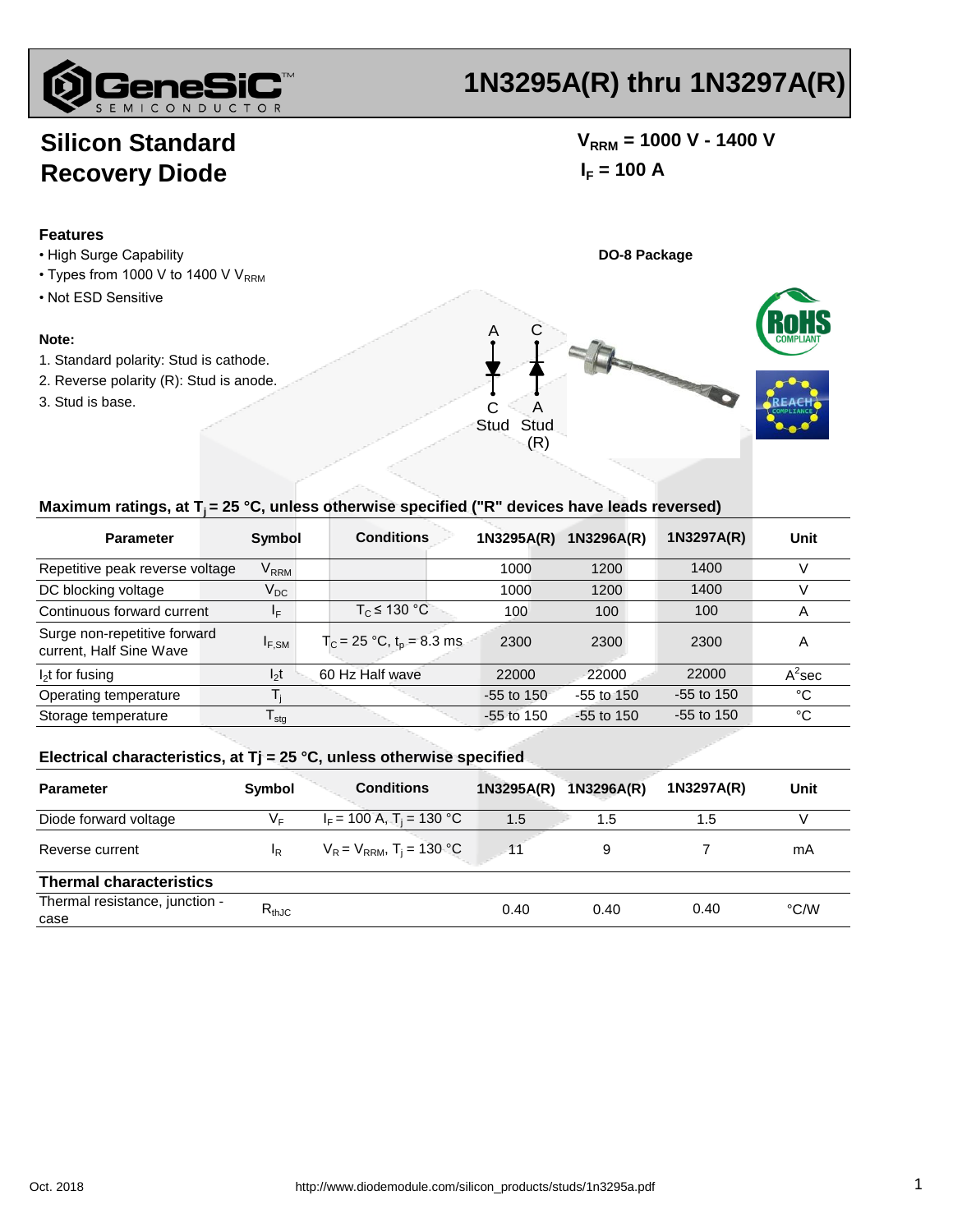

## **1N3295A(R) thru 1N3297A(R)**

**Electrical Characteristics** 





Figure 2. Maximum allowable surge current at rated load conditions.